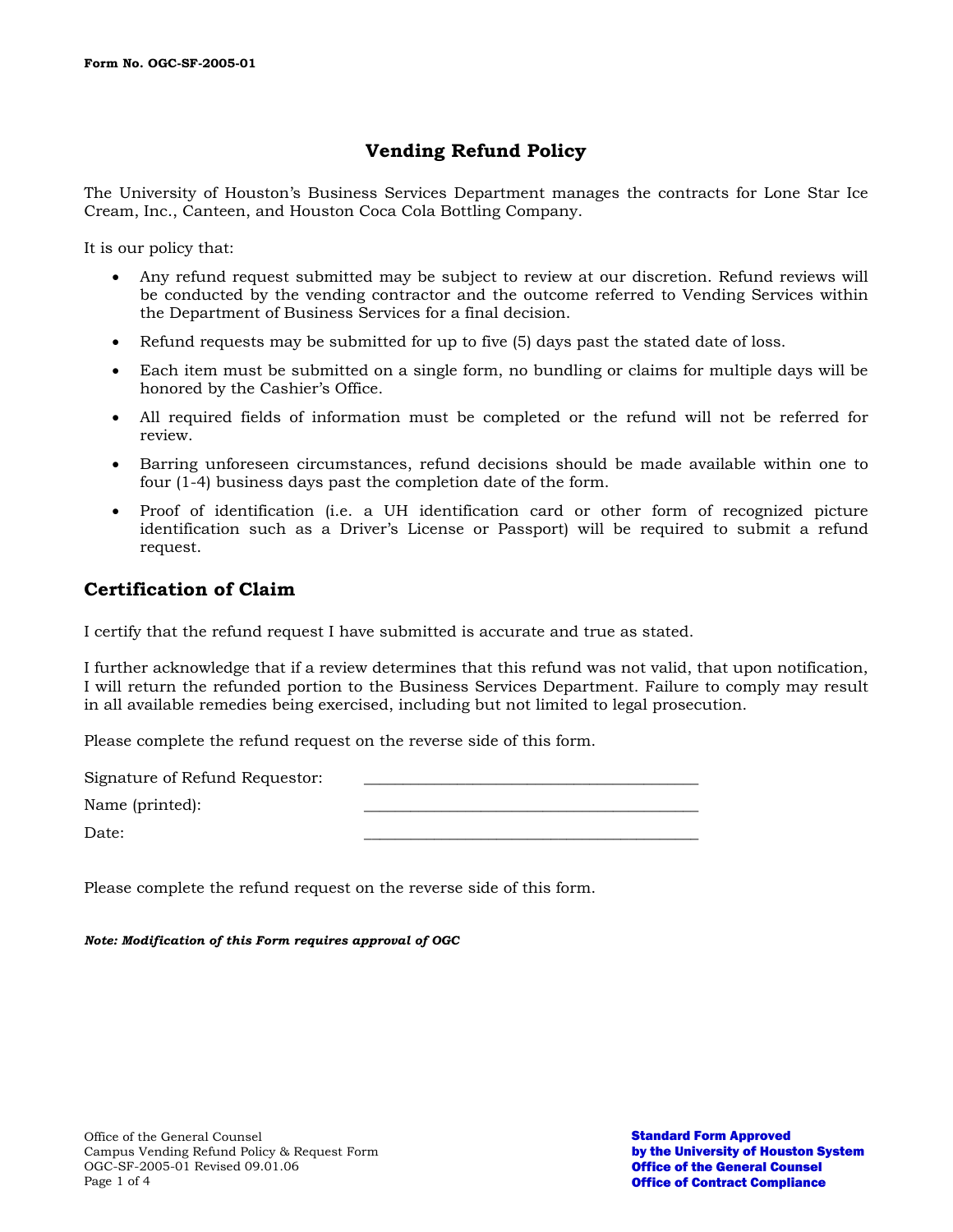### **Lone Star Ice Cream, Inc.**

### **ICE CREAM Vending Refund Request Form**

*All refund requests are subject to review at the discretion of the Department of Business Services*  (Please see Vending Refund Policy on the reverse side)

|                                                                                                                                                                                                                                | (UH ID#, Driver's License#, etc.)           |             |                                                          |                         |                   |  |  |
|--------------------------------------------------------------------------------------------------------------------------------------------------------------------------------------------------------------------------------|---------------------------------------------|-------------|----------------------------------------------------------|-------------------------|-------------------|--|--|
| $\Box$ Student                                                                                                                                                                                                                 | $\Box$ Staff<br>(Company/Affiliation to UH) |             |                                                          |                         |                   |  |  |
|                                                                                                                                                                                                                                |                                             |             |                                                          |                         |                   |  |  |
|                                                                                                                                                                                                                                |                                             |             |                                                          |                         |                   |  |  |
|                                                                                                                                                                                                                                |                                             |             |                                                          |                         |                   |  |  |
|                                                                                                                                                                                                                                |                                             |             | (Provide area code with number if it is not a UH number) |                         |                   |  |  |
|                                                                                                                                                                                                                                |                                             |             |                                                          |                         |                   |  |  |
|                                                                                                                                                                                                                                |                                             |             |                                                          |                         |                   |  |  |
|                                                                                                                                                                                                                                |                                             |             |                                                          |                         |                   |  |  |
|                                                                                                                                                                                                                                |                                             |             | (i.e. Ice Cream Sandwich, Fudge Bar, etc.)               |                         |                   |  |  |
|                                                                                                                                                                                                                                |                                             |             |                                                          |                         |                   |  |  |
|                                                                                                                                                                                                                                |                                             |             |                                                          |                         |                   |  |  |
| Did you call the Vending Services number on the machine to report a repair? $\Box$ Yes                                                                                                                                         |                                             |             |                                                          |                         | $\blacksquare$ No |  |  |
| Please provide a brief description of the specific problem with the machine and the reason for this                                                                                                                            |                                             |             |                                                          |                         |                   |  |  |
|                                                                                                                                                                                                                                |                                             |             |                                                          |                         |                   |  |  |
| Lone Star Ice Cream Product: (Please indicate the appropriate item(s))                                                                                                                                                         |                                             |             |                                                          |                         |                   |  |  |
|                                                                                                                                                                                                                                | Item                                        | Frozen Bars | Sandwiches                                               | Cups                    |                   |  |  |
|                                                                                                                                                                                                                                | Amount Lost<br>\$                           |             |                                                          | $\overline{\mathbf{B}}$ |                   |  |  |
|                                                                                                                                                                                                                                |                                             |             |                                                          |                         |                   |  |  |
|                                                                                                                                                                                                                                |                                             |             |                                                          |                         |                   |  |  |
| Date: the contract of the contract of the contract of the contract of the contract of the contract of the contract of the contract of the contract of the contract of the contract of the contract of the contract of the cont |                                             |             |                                                          |                         |                   |  |  |

*Note: Modification of this Form requires approval of OGC*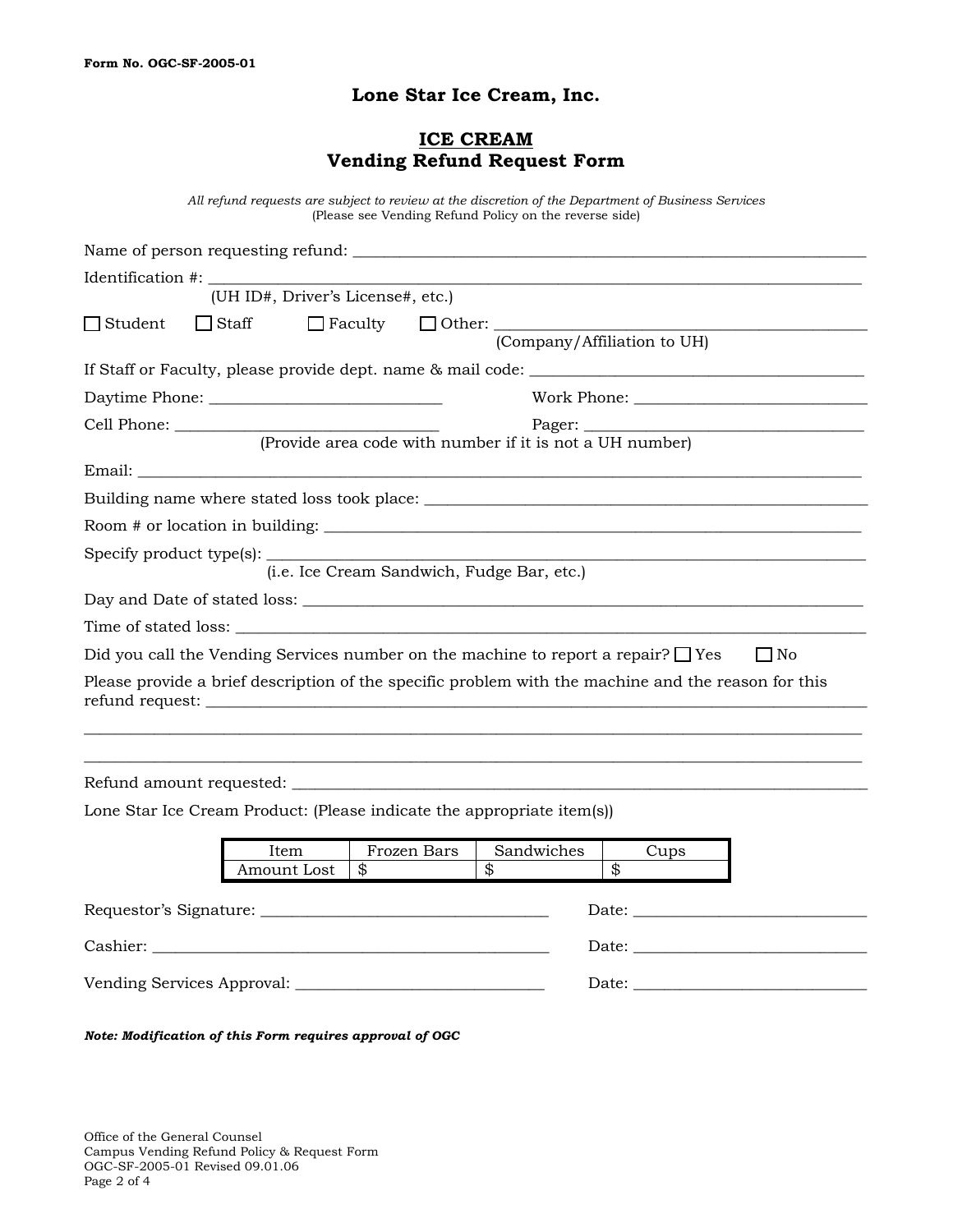#### **Houston Coca Cola Bottling Company**

### **COKE PRODUCTS, POWERADE, DASANI, & MINUTE MAID Vending Refund Request Form**

*All refund requests are subject to review at the discretion of the Department of Business Services*  (Please see Vending Refund Policy on the reverse side)

| (UH ID#, Driver's License#, etc.)                                                                       |  |  |  |  |  |
|---------------------------------------------------------------------------------------------------------|--|--|--|--|--|
|                                                                                                         |  |  |  |  |  |
| (Company/Affiliation to UH)                                                                             |  |  |  |  |  |
|                                                                                                         |  |  |  |  |  |
|                                                                                                         |  |  |  |  |  |
|                                                                                                         |  |  |  |  |  |
| (Provide area code with number if it is not a UH number)                                                |  |  |  |  |  |
|                                                                                                         |  |  |  |  |  |
|                                                                                                         |  |  |  |  |  |
|                                                                                                         |  |  |  |  |  |
| Specify product type(s):<br>(i.e. Frito Lay Classic Chips, Knotts Berry Farm Cookies, Spiral #E3, etc.) |  |  |  |  |  |
|                                                                                                         |  |  |  |  |  |
|                                                                                                         |  |  |  |  |  |
|                                                                                                         |  |  |  |  |  |
| Did you call the Vending Services number on the machine to report a repair? $\square$ Yes<br>$\Box$ No  |  |  |  |  |  |
| Please provide a brief description of the specific problem with the machine and the reason for this     |  |  |  |  |  |
|                                                                                                         |  |  |  |  |  |
|                                                                                                         |  |  |  |  |  |

Refund amount requested:  $\overline{\phantom{a}}$ 

Coke Product: (Please indicate the appropriate item(s))

| Item                                                                                                                                                                                                                           | Canned<br>Soda | Canned<br>Juice or<br>Drinks | 20 oz Soda | 20 <sub>oz</sub><br>Minute<br>Maid | 20 <sub>oz</sub><br><b>Nestea</b>                                                                                                                                                                                              | 20 <sub>oz</sub><br><b>Bottled</b><br>Water |  |
|--------------------------------------------------------------------------------------------------------------------------------------------------------------------------------------------------------------------------------|----------------|------------------------------|------------|------------------------------------|--------------------------------------------------------------------------------------------------------------------------------------------------------------------------------------------------------------------------------|---------------------------------------------|--|
| Amount<br>Lost                                                                                                                                                                                                                 | \$             | \$                           | \$         | \$                                 | \$                                                                                                                                                                                                                             | \$                                          |  |
| Date: the contract of the contract of the contract of the contract of the contract of the contract of the contract of the contract of the contract of the contract of the contract of the contract of the contract of the cont |                |                              |            |                                    |                                                                                                                                                                                                                                |                                             |  |
|                                                                                                                                                                                                                                |                |                              |            |                                    | Date:                                                                                                                                                                                                                          |                                             |  |
|                                                                                                                                                                                                                                |                |                              |            |                                    | Date: the contract of the contract of the contract of the contract of the contract of the contract of the contract of the contract of the contract of the contract of the contract of the contract of the contract of the cont |                                             |  |

*Note: Modification of this Form requires approval of OGC*